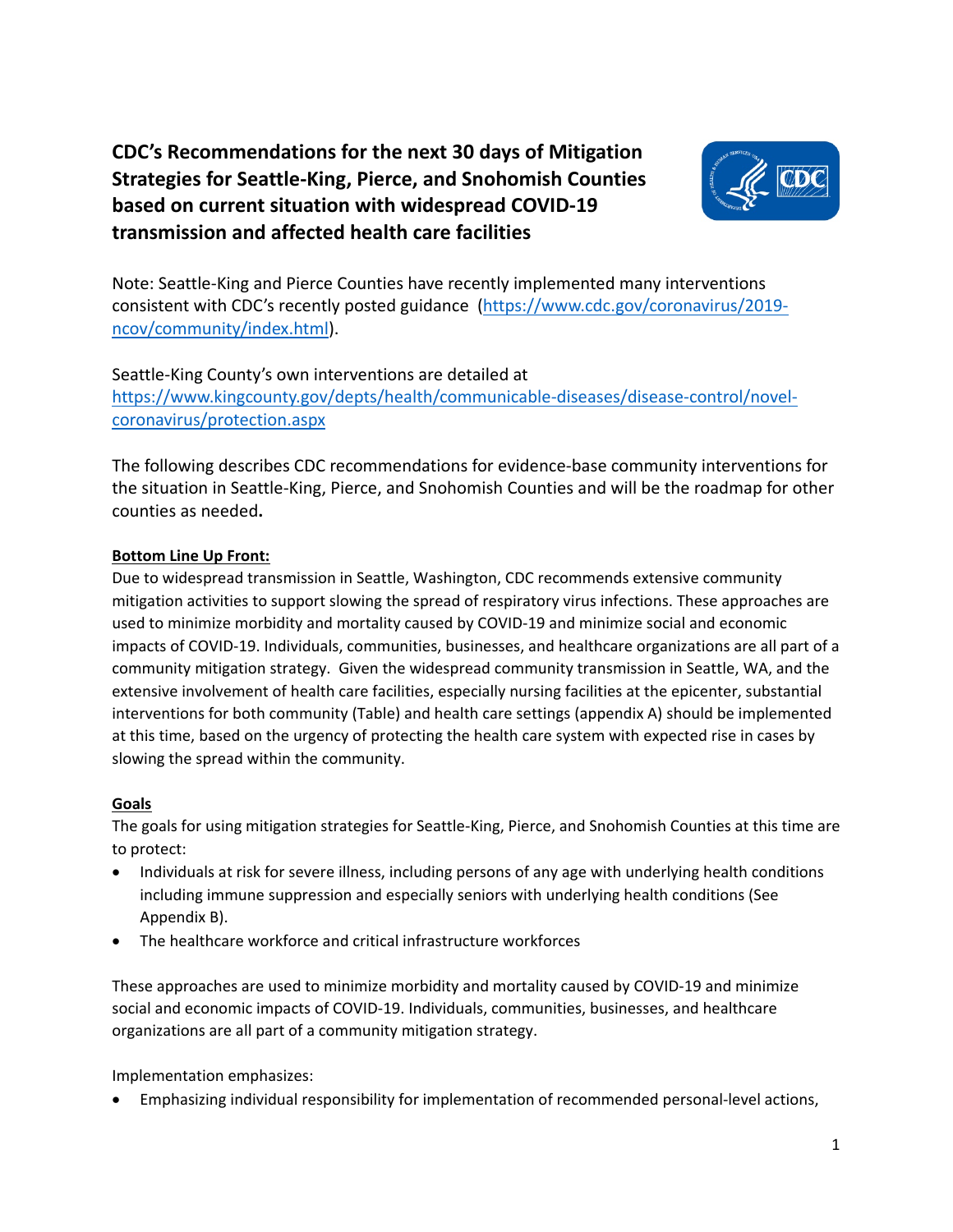- Empowering businesses, schools, and community organizations to implement recommended actions, particularly in ways that protect persons at risk of severe illness such as older adults and persons with serious underlying health conditions (e.g., people requiring dialysis, or those with congestive heart failure or emphysema)
- Focusing on settings that provide critical services to implement recommended actions to protect critical infrastructure and individuals at risk of severe disease
- Minimizing disruptions to daily life to the extent possible

#### **Table Community mitigation strategies for Seattle-King, Pierce, and Snohomish Counties**

| Every Individual and    | Monitor local information about COVID-19 in your community.<br>$\bullet$                                                                                                                                               |
|-------------------------|------------------------------------------------------------------------------------------------------------------------------------------------------------------------------------------------------------------------|
| Family at Home          | Practice personal protective measures (e.g. hand washing).<br>$\bullet$                                                                                                                                                |
|                         | Put household plan into action<br>$\bullet$                                                                                                                                                                            |
|                         | Ensure 30 day supply of all medicines.<br>$\bullet$                                                                                                                                                                    |
|                         | Individuals at risk of severe illness should stay at home avoiding gatherings or other situations<br>$\bullet$<br>of potential exposures, including travel, church attendance, social events with 10 or more<br>people |
|                         | Other individuals without such risk factors should adapt to disruptions in routine activities<br>$\bullet$                                                                                                             |
|                         | (e.g., school and/or work closures) by using remote participation such as telework where                                                                                                                               |
|                         | feasible or online classes or home study (E-learning).                                                                                                                                                                 |
| Every School/childcare  | Schools should arrange for students at risk of severe illness to be able to implement individual<br>$\bullet$                                                                                                          |
|                         | plans for distance learning, e-learning.                                                                                                                                                                               |
|                         | Implement social distancing measures, e.g.:<br>$\bullet$                                                                                                                                                               |
|                         | Cancel large gatherings (e.g., assemblies)<br>$\circ$                                                                                                                                                                  |
|                         | Postpone athletic contests (basketball, football games) in the absence of spectators<br>$\circ$                                                                                                                        |
|                         | Limit all classroom mixing<br>$\circ$                                                                                                                                                                                  |
|                         | Alter schedules to reduce mixing (e.g., stagger recess, entry/dismissal times)<br>$\circ$                                                                                                                              |
|                         | Limit inter-school interactions of all types<br>$\circ$                                                                                                                                                                |
|                         | Consider distance or e-learning in schools with higher risk populations (.e.g, greater<br>$\circ$<br>proportion of special needs children)                                                                             |
|                         | Regular health checks (e.g., temperature and respiratory symptom screening on arrival at<br>$\bullet$                                                                                                                  |
|                         | school) of students, staff, and visitors.                                                                                                                                                                              |
|                         | Short-term dismissals for school and extracurricular activities as needed (e.g., if cases in<br>$\bullet$<br>staff/students) for cleaning and contact tracing                                                          |
|                         | Extend spring break by an additional two weeks to be made up at the end of the standard<br>$\bullet$                                                                                                                   |
|                         | term.                                                                                                                                                                                                                  |
|                         | Cancellation of all school-associated congregations, particularly those with participation of<br>$\bullet$                                                                                                             |
|                         | high-risk individuals.                                                                                                                                                                                                 |
|                         | Consider implementing distance learning if feasible<br>$\bullet$                                                                                                                                                       |
|                         |                                                                                                                                                                                                                        |
| Every assisted living   | Implement social distancing measures, e.g.:<br>$\bullet$                                                                                                                                                               |
| facility, Senior living | o Cancel large gatherings (e.g., group social events with 10 or more people)                                                                                                                                           |
| facility and adult day  | Alter schedules to reduce mixing (e.g., stagger meal, activity, arrival/departure times)<br>$\circ$                                                                                                                    |
| program                 | Limit programs with external staff<br>$\circ$                                                                                                                                                                          |
|                         | Daily upon arrival temperature and respiratory symptom screening of attendees, staff.<br>$\bullet$                                                                                                                     |
|                         | Staff should wear masks and wash hands thoroughly before entering and after exit of room of<br>$\bullet$                                                                                                               |
|                         | inhabitants                                                                                                                                                                                                            |
|                         |                                                                                                                                                                                                                        |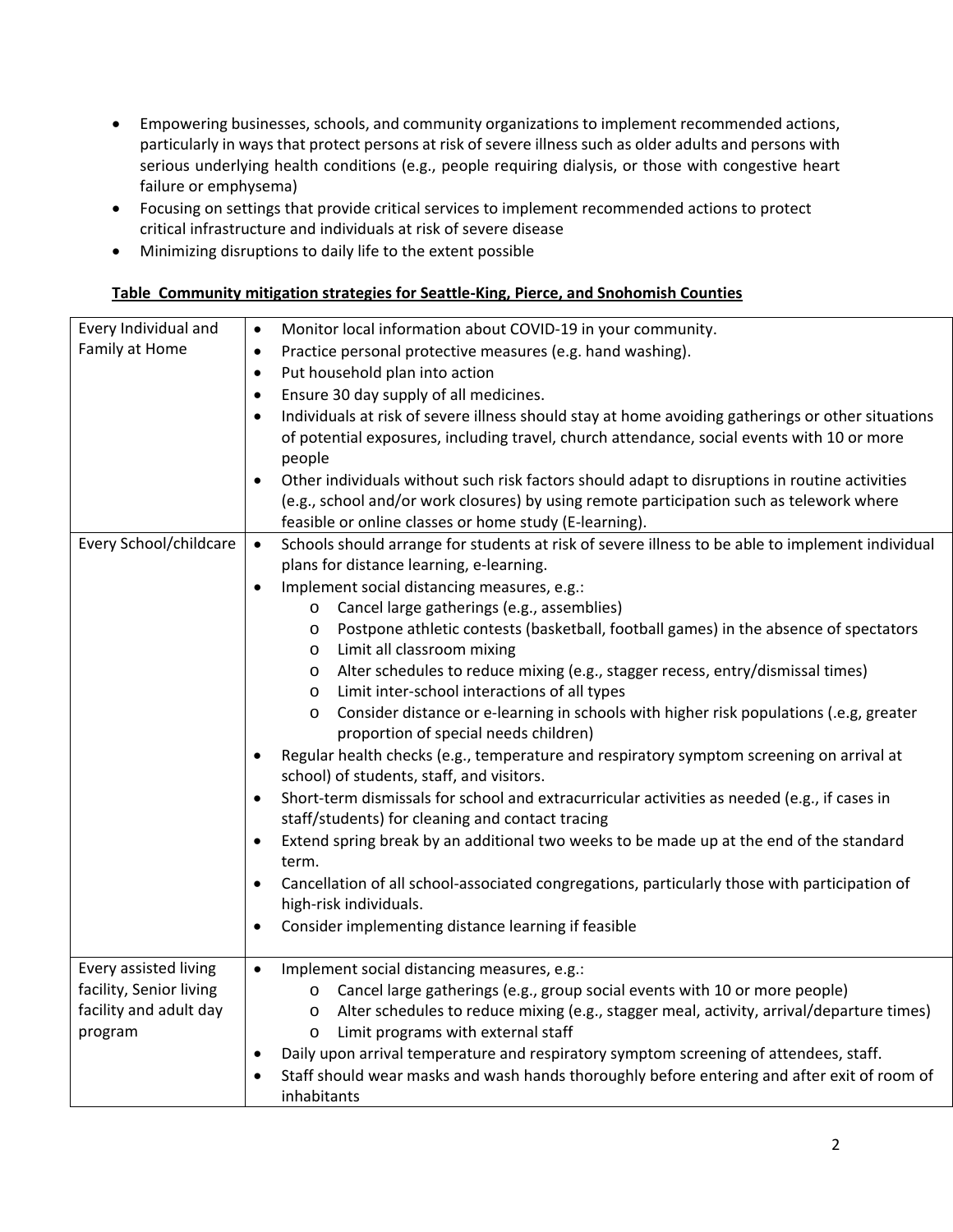|                     | Consider suspension of new admissions to facilities<br>$\bullet$<br>Short-term closures as needed (e.g., if cases in staff, residents or clients who live elsewhere)<br>$\bullet$<br>for cleaning and contact tracing<br>Longer-term closure or quarantine of facility until situation resolves.<br>$\bullet$<br>Suspend visitor access but arrange for alternate means for family members to communicate<br>$\bullet$<br>(e.g., staff assist with phone calls or videoconferences with visitors).<br>Exceptions for end-of-life family visits need to be considered, with limited access of visitors to<br>$\bullet$<br>other areas or people in the facility and these patients should be in a different areas to ensure<br>other clients are not exposed to outside guests. |
|---------------------|--------------------------------------------------------------------------------------------------------------------------------------------------------------------------------------------------------------------------------------------------------------------------------------------------------------------------------------------------------------------------------------------------------------------------------------------------------------------------------------------------------------------------------------------------------------------------------------------------------------------------------------------------------------------------------------------------------------------------------------------------------------------------------|
| Every Workplace     |                                                                                                                                                                                                                                                                                                                                                                                                                                                                                                                                                                                                                                                                                                                                                                                |
|                     | Encourage staff to telework<br>$\bullet$                                                                                                                                                                                                                                                                                                                                                                                                                                                                                                                                                                                                                                                                                                                                       |
|                     | Expand sick leave policies<br>$\bullet$                                                                                                                                                                                                                                                                                                                                                                                                                                                                                                                                                                                                                                                                                                                                        |
|                     | Implement social distancing measures, e.g.:<br>$\bullet$                                                                                                                                                                                                                                                                                                                                                                                                                                                                                                                                                                                                                                                                                                                       |
|                     | Spacing workers at the worksite<br>$\circ$                                                                                                                                                                                                                                                                                                                                                                                                                                                                                                                                                                                                                                                                                                                                     |
|                     | Staggering work schedules<br>$\circ$                                                                                                                                                                                                                                                                                                                                                                                                                                                                                                                                                                                                                                                                                                                                           |
|                     | Decreasing social contacts in the workplace (limit in-person meetings)<br>$\circ$                                                                                                                                                                                                                                                                                                                                                                                                                                                                                                                                                                                                                                                                                              |
|                     | All break areas must accommodate distancing with regular disinfection of all eating<br>O                                                                                                                                                                                                                                                                                                                                                                                                                                                                                                                                                                                                                                                                                       |
|                     | surfaces                                                                                                                                                                                                                                                                                                                                                                                                                                                                                                                                                                                                                                                                                                                                                                       |
|                     | Eliminate large work-related gatherings (e.g., staff meetings, after-work functions)<br>$\bullet$                                                                                                                                                                                                                                                                                                                                                                                                                                                                                                                                                                                                                                                                              |
|                     | Postpone non-essential work travel<br>$\bullet$                                                                                                                                                                                                                                                                                                                                                                                                                                                                                                                                                                                                                                                                                                                                |
|                     | Regular health checks on arrival each day (e.g., temperature and respiratory symptom<br>$\bullet$                                                                                                                                                                                                                                                                                                                                                                                                                                                                                                                                                                                                                                                                              |
|                     | screening) of staff and visitors entering buildings.                                                                                                                                                                                                                                                                                                                                                                                                                                                                                                                                                                                                                                                                                                                           |
|                     | Implement extended telework arrangements (when feasible)<br>$\bullet$                                                                                                                                                                                                                                                                                                                                                                                                                                                                                                                                                                                                                                                                                                          |
|                     | Ensure flexible leave policies for staff who need to stay home due to school/childcare<br>$\bullet$                                                                                                                                                                                                                                                                                                                                                                                                                                                                                                                                                                                                                                                                            |
|                     | dismissals and to encourage individuals to stay home if they are sick.                                                                                                                                                                                                                                                                                                                                                                                                                                                                                                                                                                                                                                                                                                         |
|                     | Cancel work-sponsored conferences, tradeshows, etc.<br>$\bullet$                                                                                                                                                                                                                                                                                                                                                                                                                                                                                                                                                                                                                                                                                                               |
| Every Community and | Implement social distancing. Reduce activities (e.g., religious services, group congregation),<br>$\bullet$                                                                                                                                                                                                                                                                                                                                                                                                                                                                                                                                                                                                                                                                    |
| Faith-based         | especially for organizations with individuals at risk of severe illness. Consider offering                                                                                                                                                                                                                                                                                                                                                                                                                                                                                                                                                                                                                                                                                     |
| Organization        | video/audio of events.                                                                                                                                                                                                                                                                                                                                                                                                                                                                                                                                                                                                                                                                                                                                                         |
|                     |                                                                                                                                                                                                                                                                                                                                                                                                                                                                                                                                                                                                                                                                                                                                                                                |
|                     | Determine methods to continue providing support services to individuals at risk of severe<br>$\bullet$                                                                                                                                                                                                                                                                                                                                                                                                                                                                                                                                                                                                                                                                         |
|                     | disease (services, meals, checking in) while limiting group settings and exposures                                                                                                                                                                                                                                                                                                                                                                                                                                                                                                                                                                                                                                                                                             |
|                     | Cancel large gatherings (e.g., >250 people) or move to smaller groupings.                                                                                                                                                                                                                                                                                                                                                                                                                                                                                                                                                                                                                                                                                                      |
|                     | Professional and college sporting events as well as concerts or any large crowd entertainment                                                                                                                                                                                                                                                                                                                                                                                                                                                                                                                                                                                                                                                                                  |
|                     | events should be cancelled or broadcast without audience participation.                                                                                                                                                                                                                                                                                                                                                                                                                                                                                                                                                                                                                                                                                                        |
|                     | For organizations that serve high-risk communities, cancel gatherings of more than 10 people                                                                                                                                                                                                                                                                                                                                                                                                                                                                                                                                                                                                                                                                                   |
|                     | and stagger access to support services.                                                                                                                                                                                                                                                                                                                                                                                                                                                                                                                                                                                                                                                                                                                                        |
|                     | Move faith-based and community gatherings of any size to video-accessible venues or<br>$\bullet$                                                                                                                                                                                                                                                                                                                                                                                                                                                                                                                                                                                                                                                                               |
|                     | postpone/cancel.                                                                                                                                                                                                                                                                                                                                                                                                                                                                                                                                                                                                                                                                                                                                                               |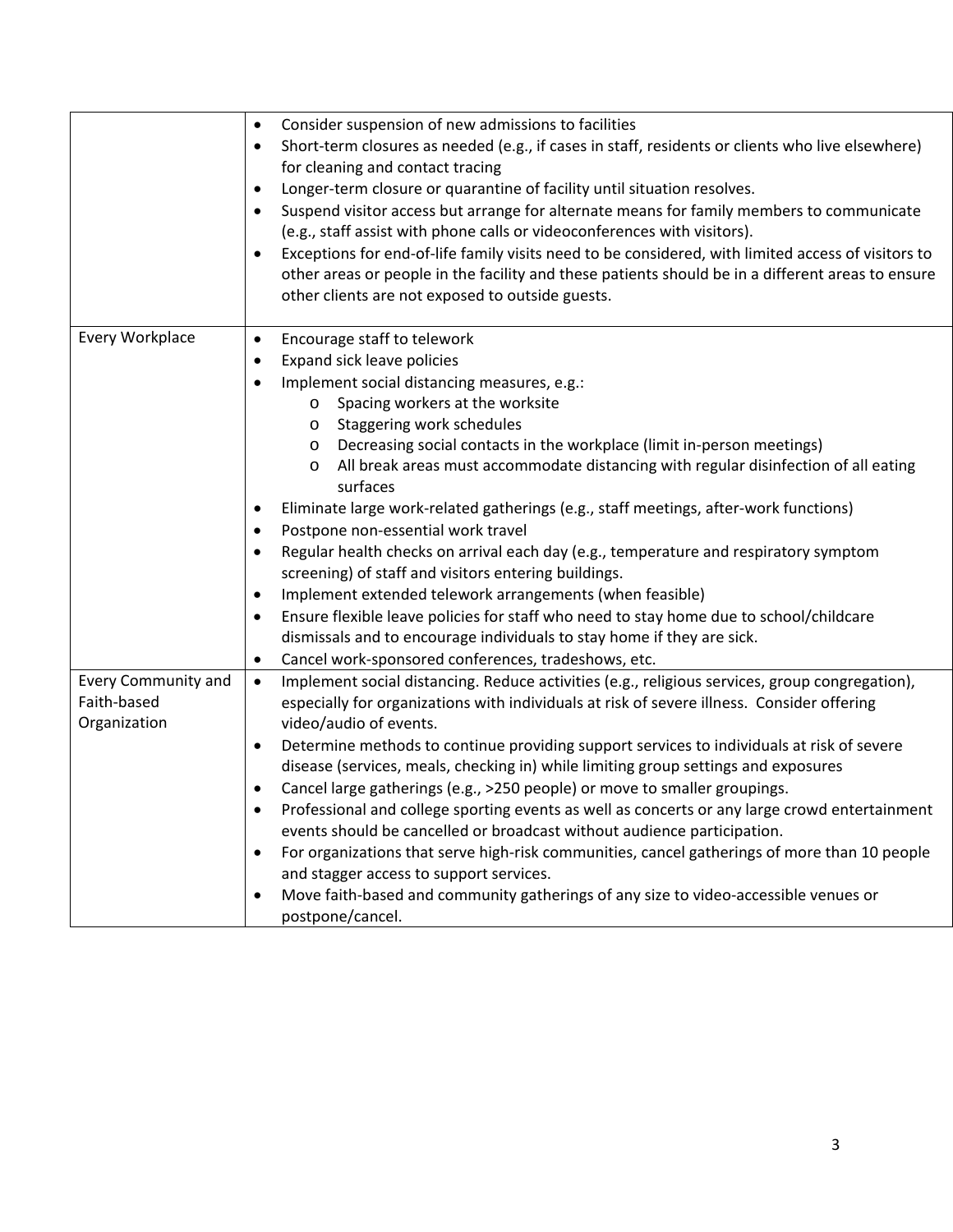| Healthcare settings<br>and healthcare<br>provider (includes<br>outpatient, nursing<br>homes/long-term care<br>facilities, inpatient,<br>telehealth)** | Institute temperature/symptom checks for staff, visitors, limit visitor movement in the facility<br>٠<br>Implement triage before entering facilities (e.g. parking lot triage, front door); phone triage<br>$\bullet$<br>and telemedicine; limit unnecessary healthcare visits<br>Actively monitor HCP absenteeism and respiratory illness among HCP and patients<br>$\bullet$<br>Actively monitor PPE supplies<br>$\bullet$<br>Establish processes to evaluate and test large numbers of patients and HCP with respiratory<br>$\bullet$<br>symptoms (e.g., designated clinics for people with fever, surge tent for overflow triage, offsite<br>testing locations)<br>Permit asymptomatic exposed HCP to work while wearing a facemask<br>$\bullet$<br>Cross train HCP for working in other units to support staffing shortages<br>$\bullet$<br>Restrict all visitors from facility entry to reduce facility-based transmission; exceptions for end-<br>$\bullet$<br>of-life visitors but restrict such visitors' movements within the facility.<br>Identify areas of operations that may be subject to alternative standards of care and<br>implement necessary changes (e.g., allowing mildly symptomatic HCP to work while wearing a<br>facemask)<br>Cancel elective and non-urgent procedures<br>$\bullet$<br>Establish cohort units or facilities for large numbers of patients<br>$\bullet$<br>Consider requiring all HCP to wear a facemask when in the facility depending on supply<br>$\bullet$<br>Consider suspension of new admissions to facilities |
|-------------------------------------------------------------------------------------------------------------------------------------------------------|------------------------------------------------------------------------------------------------------------------------------------------------------------------------------------------------------------------------------------------------------------------------------------------------------------------------------------------------------------------------------------------------------------------------------------------------------------------------------------------------------------------------------------------------------------------------------------------------------------------------------------------------------------------------------------------------------------------------------------------------------------------------------------------------------------------------------------------------------------------------------------------------------------------------------------------------------------------------------------------------------------------------------------------------------------------------------------------------------------------------------------------------------------------------------------------------------------------------------------------------------------------------------------------------------------------------------------------------------------------------------------------------------------------------------------------------------------------------------------------------------------------------------------------------------------------|

\*\* Appendix with more detail for long term care facilities

# **Appendix A: CDC Recommendations for Seattle-King, Pierce, and Snohomish Counties, WA Strategy for Long-term Care Facilities**

## **Background:**

Given their congregate nature and resident population served (e.g., older adults with multiple comorbidities), all long-term care facilities are at the highest risk of being affected by COVID-19. If infected, residents are at highest risk for morbidity and mortality and, based on early experience, have the potential to decompensate quickly.

Ill healthcare personnel (HCP) or visitors are the most likely sources of introduction of COVID-19 into the facility. To protect this fragile population, aggressive efforts toward visitor restrictions and screening of HCP for fever and respiratory symptoms when they report to work are recommended, even before COVID-19 is identified in a community or facility.

## **Objectives:**

- Protect healthcare personnel (HCP) to maintain a functioning healthcare system
- Minimize morbidity and mortality
- Minimize transmission

**Plan:**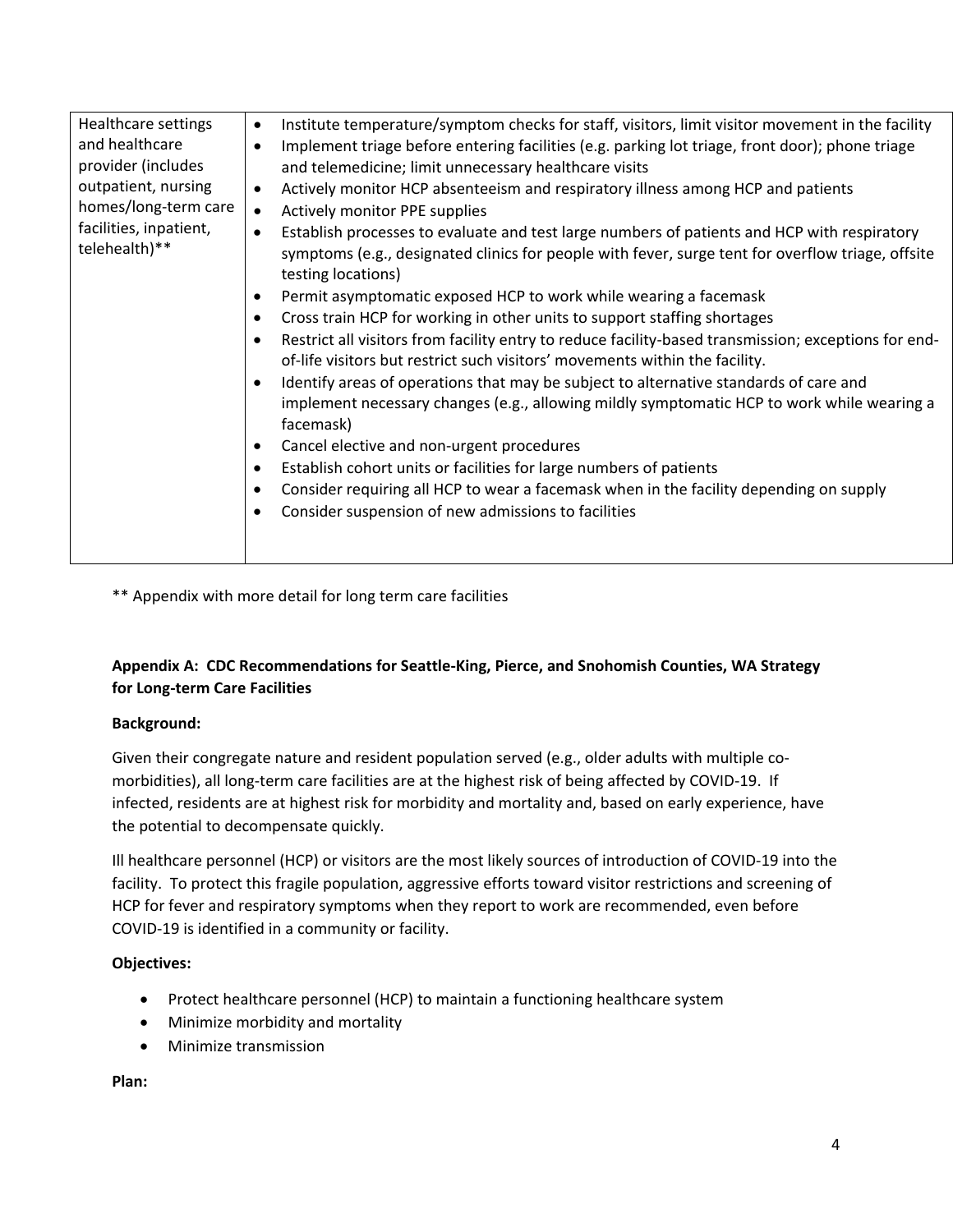- **Testing:** Establish central location and process for referring ill HCP for COVID-19 testing
- **Training:** Perform remote regional infection prevention and control trainings for long-term care personnel. Emphasis on:
	- o HCP monitoring
	- o Selection and use of recommended PPE
		- Use of Standard, Contact, and Droplet Precautions with eye protection for any undiagnosed respiratory infection for which airborne precautions is not otherwise recommended (e.g., tuberculosis)
	- o Visitor restrictions
	- o Active checks for fever and respiratory symptom for patients, residents, and HCP
	- o Restrictions on resident movement and activities
- **Visitor Restrictions: Restrict all visitation to long-term care facilities and other congregate healthcare settings**
	- o Exceptions might be allowed for end-of-life situations. In this situation, the visitor should wear a facemask and eye protection and be restricted to the resident's room.
- **HCP Monitoring and Restrictions:**
	- o Restrict non-essential personnel including volunteers and non-essential consultant personnel (e.g., barbers) from entering the building
	- o Screen all HCP at the beginning of their shift for fever and respiratory symptoms
		- Actively take their temperature and document absence of shortness of breath, new or change in cough, and sore throat. If they are ill, have them put on a facemask and self-isolate at home
		- III HCP should be prioritized for testing
		- **HCP** who work in multiple locations may pose higher risk and should be monitored for exposure to facilities with recognized COVID-19 cases
	- o Implement universal facemask use for HCP while in the facility
	- o Consider having HCP wear all recommended PPE (gown, gloves, eye protection, facemask) for the care of all residents, regardless of presence of symptoms
- **Resident Monitoring and Restrictions:**
	- o Actively monitor all residents (at least daily) for fever and respiratory symptoms (shortness of breath, new or change in cough, and sore throat).
		- **If positive for fever or symptoms, implement recommended IPC practices**
	- o Restrict residents to their room (except for medically necessary purposes)
		- If they leave their room they should wear a facemask, perform hand hygiene, limit their movement in the facility, and perform social distancing (stay at least 6 feet away from others)
	- o Cancel group field trips and activities, including communal dining
	- o Have a low threshold to transfer residents with fever or acute respiratory illness to a higher level of care
- **Managing PPE Shortages:** When PPE supplies are limited, rapidly transition to extended use of eye and face protection (i.e., respirators or facemasks) – e.g., changing facemask every 2 hours while at work unless wet or soiled.
- **Reporting to the Health Department:** Notify the health department about anyone with COVID-19 or if facility identifies 2 or more residents or HCP with respiratory infection within 72 hours.